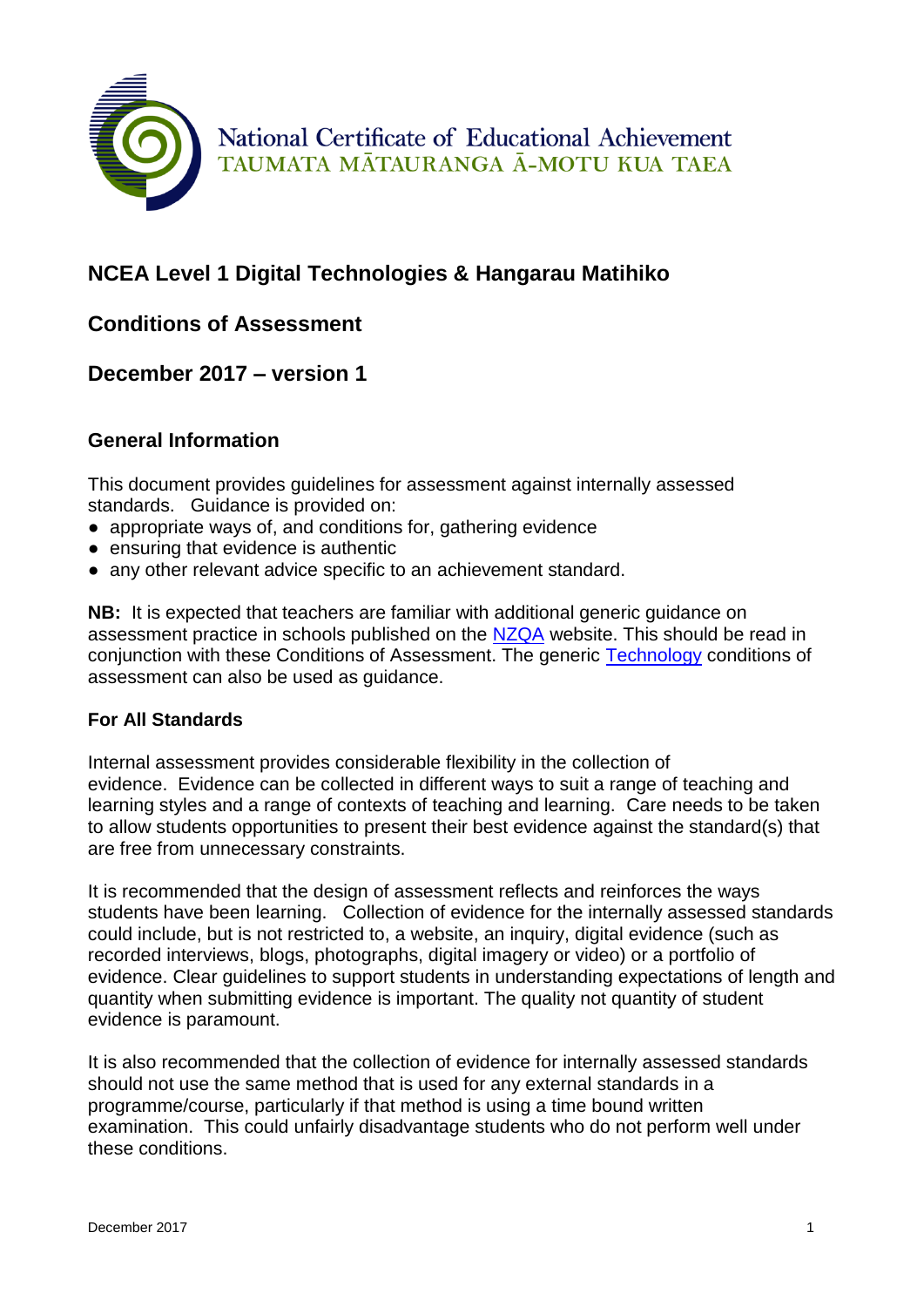A separate assessment event is not needed for each standard. Often assessment can be integrated into one activity that collects evidence towards different standards from a programme of learning. Evidence can also be collected over time from a range of linked activities (for example, in a portfolio).This approach can also ease the assessment workload for both students and teachers.

Effective assessment should suit the nature of the learning being assessed, provide opportunities to meet the diverse needs of all students and be valid and fair.

Where manageable, and after further learning has taken place, students may be offered a maximum of one further opportunity for assessment against an assessment standard within a year. The further assessment opportunity must use new/different assessment resource material.

Authenticity of student evidence needs to be assured regardless of the method of collecting evidence. This needs to be in line with school policy. For example, for an investigation carried out over several sessions, this could include teacher observations or the use of milestones such as meetings with students, journal or photographic entries recording progress etc.

|  |  | Specific Information for Individual Internal Achievement Standards |  |
|--|--|--------------------------------------------------------------------|--|
|--|--|--------------------------------------------------------------------|--|

| <b>Achievement Standard Number</b> | 91877 Digital Technologies & Hangarau<br><b>Matihiko 1.1</b> |
|------------------------------------|--------------------------------------------------------------|
| <b>Title</b>                       | Develop a proposal for a digital outcome                     |
| <b>Number of Credits</b>           | 3                                                            |
| <b>Version</b>                     |                                                              |

The teacher provides opportunities for students to develop evidence for the standard by:

- assisting the student to identify a suitable issue/problem/opportunity within a suitable context
- ensuring digital resources and techniques provide sufficient rigour to meet level 6 curriculum requirements
- encouraging the student to undertake research from a range of sources including their own exploration and trialling, online research material/tutorials and other's feedback
- supporting the student to develop questioning skills and interacting with stakeholders
- assisting the student to locate resources
- conferencing with the student during the iterative process including the establishment of requirements and specifications.

Evidence for this achievement standard would be expected to be gathered from in and out of class activities over a period of time specified by the teacher. This standard provides an opportunity for teachers to pair with other standards that require an outcome. A digital outcome is a product that is developed using one or more digital device/s.

Examples of student developed digital outcomes that could come from this proposal are:

- a digital media outcome web, print or other interactive visual media
- an electronics outcome robots, wearable technology
- a computer system outcome the design of a computer system to meet a client need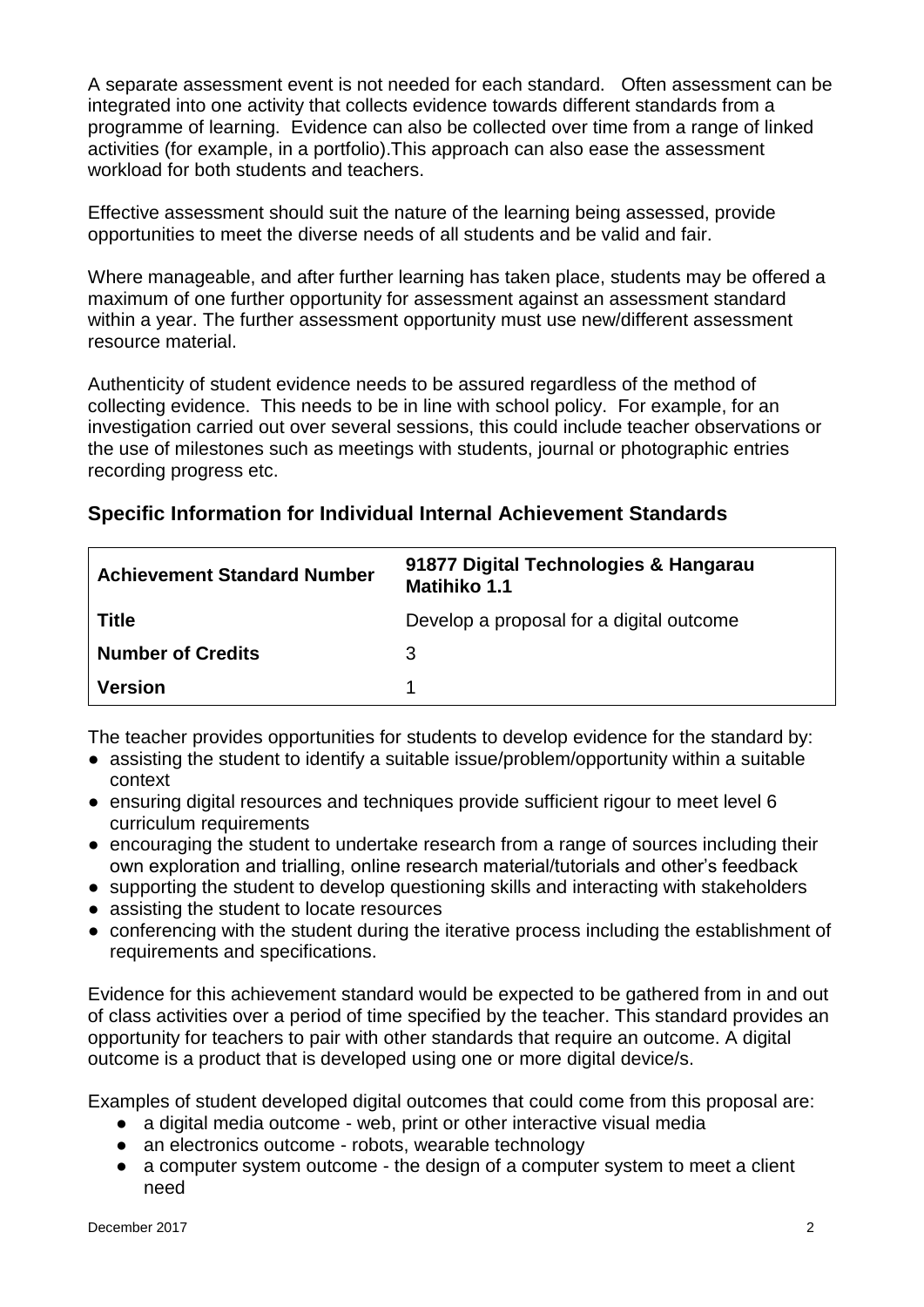- a programming outcome a computer program for a specific purpose or a computer game
- a data outcome a database to structure, query and present information for a specific purpose
- any combination of the above. e.g a Web App integrating programming, media and data, a robot integrating electronics and programming or a video game integrating media and programming.

To support consistent proposal development, teachers could use a scaffolded document to assist in construction. It is important the proposal is succinct and not a lengthy document. Where a group approach is used, the teacher needs to ensure that there is evidence that each student has met all aspects of the standard.

Teachers must closely supervise stages of the development process in order to ensure authenticity of student work.

| <b>Achievement Standard Number</b> | 91878 Digital Technologies & Hangarau<br><b>Matihiko 1.2</b> |
|------------------------------------|--------------------------------------------------------------|
| <b>Title</b>                       | Develop a design for a digital outcome                       |
| <b>Number of Credits</b>           | 3                                                            |
| <b>Version</b>                     |                                                              |

The teacher provides opportunities for students to develop evidence for the standard by:

- ensuring that there is an identified digital outcome with a clear purpose and defined end users
- ensuring digital resources and techniques provide sufficient rigour to meet level 6 curriculum requirements
- assisting the student to generate and explore a range of design ideas
- supporting the student to develop questioning, critical thinking and self-reflection skills
- supporting students in how to gather and use research information effectively
- supporting students in how to gather and use feedback effectively
- supporting students to understand appropriate and relevant implications
- conferencing with the student.

Evidence for this achievement standard would be expected to be gathered from in and out of class activities over a period of time specified by the teacher. It is recommended that evidence be presented in a portfolio format. A portfolio could include a variety of media (for example, written notes, annotations, blog entries, video, graphics, photographs, podcasts, interactive mindmaps and other online presentations) in any format.

It is recommended that teachers give an indication of portfolio length as guidance. It is important to focus on quality not quantity of information in the portfolio.

A *digital outcome* is a product that is developed using one or more digital device/s.

Where a group approach is used the teacher needs to ensure that there is evidence that each student has met all aspects of the standard.

Teachers must closely supervise stages of the development process in order to ensure authenticity of student work.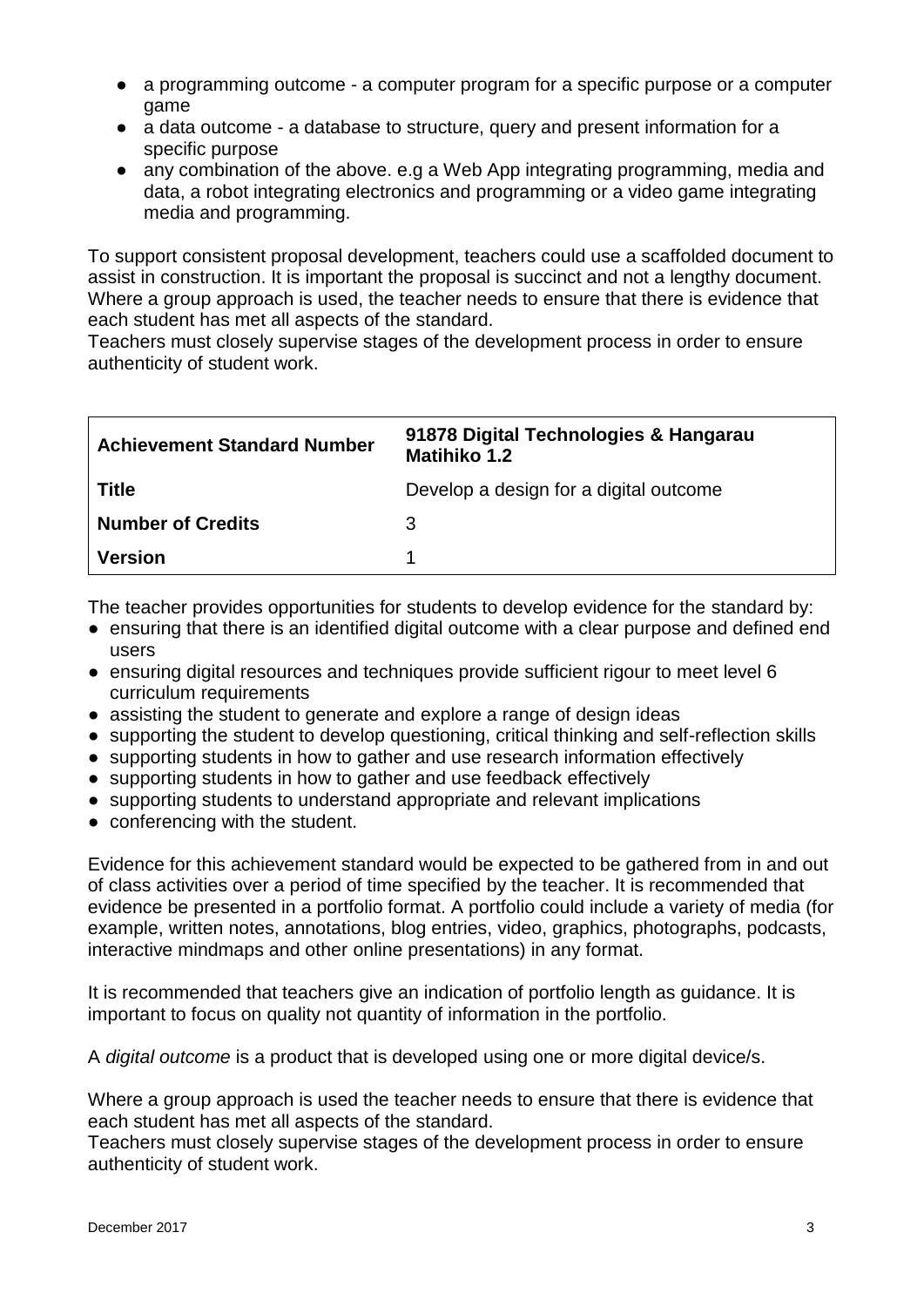| <b>Achievement Standard Number</b> | 91879 Digital Technologies & Hangarau<br>Matihiko 1.3 |
|------------------------------------|-------------------------------------------------------|
| <b>Title</b>                       | Develop a digital outcome to manage data              |
| <b>Number of Credits</b>           | 4                                                     |
| <b>Version</b>                     |                                                       |

The teacher provides opportunities for students to develop evidence for the standard by:

- ensuring that there is an identified digital outcome with a clear purpose and defined end users. The purpose and end user may be provided by the teacher or developed by the student
- ensuring digital resources and techniques provide sufficient rigour to meet level 6 curriculum requirements
- providing learning opportunities to understand data integrity and testing procedures
- assisting in the refinement of reflective and inquiry questions
- encouraging the students to self reflect and undertake ongoing evaluation including interaction with end users where appropriate
- supporting students to understand appropriate and relevant implications
- conferencing with the student and supporting them during the development process.

Evidence for this achievement standard would be expected to be gathered from in and out of class activities over a significant period of time specified by the teacher.

Student evidence needs to clearly communicate the student's development and iterative practices leading to the digital outcome. Guidance as to the amount of evidence and what is appropriate to submit will be required.

Where a group approach is used the teacher needs to ensure that there is evidence that each student has met all aspects of the standard.

Teachers must closely supervise stages of the development process in order to ensure authenticity of student work.

| <b>Achievement Standard Number</b> | 91880 Digital Technologies & Hangarau<br>Matihiko 1.4 |
|------------------------------------|-------------------------------------------------------|
| <b>Title</b>                       | Develop a digital media outcome                       |
| <b>Number of Credits</b>           | 4                                                     |
| <b>Version</b>                     |                                                       |

The teacher provides opportunities for students to develop evidence for the standard by:

- ensuring that there is an identified digital media outcome with a clear purpose and defined end users. The purpose and end user may be provided by the teacher or developed by the student
- ensuring digital resources and techniques provide sufficient rigour to meet level 6 curriculum requirements
- assisting in the refinement of reflective and inquiry questions
- assisting the student to locate resources and explore a range of materials/components
- providing learning opportunities that show how to apply design elements effectively
- supporting students to understand appropriate and relevant implications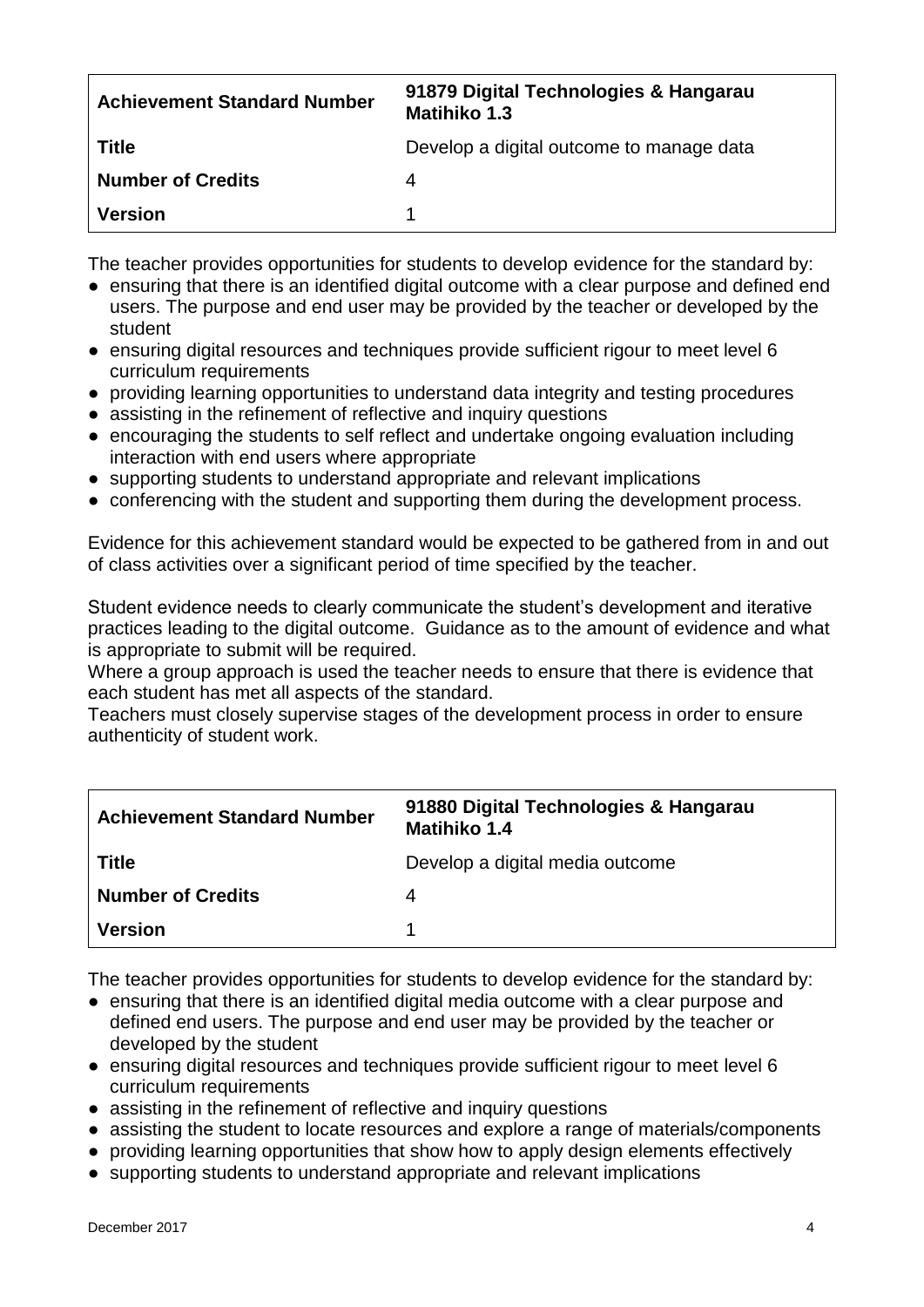- encouraging the students to self reflect and undertake ongoing evaluation including interaction with end users
- conferencing with the student and supporting them during the development process.

Evidence for this achievement standard would be expected to be gathered from in and out of class activities over a significant period of time specified by the teacher.

Evidence could be presented in a portfolio format. A portfolio could include a variety of media in any format.

A portfolio is an *organised* collection of student evidence that clearly communicates the student's development and evaluation practices leading to a digital outcome.

Guidance as to the amount of evidence and what is appropriate to submit will be required. The focus should be on quality not quantity. Teachers need to be clear as to what students should submit.

This evidence may be generated from discussion, group work, decision making and/or reflection, teacher observation of procedures and the presentation of the final product.

Where a group approach is used the teacher needs to ensure that there is evidence that each student has met all aspects of the standard. Teachers must closely supervise stages of the development process in order to ensure authenticity of student work.

| <b>Achievement Standard Number</b> | 91881 Digital Technologies & Hangarau<br>Matihiko 1.5 |
|------------------------------------|-------------------------------------------------------|
| <b>Title</b>                       | Develop an electronics outcome                        |
| <b>Number of Credits</b>           | 6                                                     |
| <b>Version</b>                     |                                                       |

The teacher provides opportunities for students to develop evidence for the standard by:

- providing appropriate contexts and scenarios in which the required understanding, skills and knowledge can be developed
- ensuring that the specifications for the electronic environment have been determined prior to the procedures being carried out. These may be teacher-given or developed in negotiation with the student
- providing learning resources and suggesting additional sources of information which can be used to develop the required understanding, skills and knowledge
- providing formative feedback on the students initial attempts to demonstrate the required understanding, skills and knowledge
- ensuring digital resources and techniques provide sufficient rigour to meet level 6 curriculum requirements
- providing opportunities for students to develop understanding, skills and knowledge.
- supporting the student to develop a level of reflective practice that allows them to critique their own work in relation to the required understanding, skills and knowledge.

December 2017 5 Evidence for this achievement standard would be expected to be gathered from in and out of class activities over a period of time specified by the teacher. Evidence for the understanding, skills and knowledge relating to basic concepts could be generated by annotated photographs, diagrams, short video clips, or code snippets that demonstrate understanding, skills and knowledge and explain decisions made by the student. This evidence will be presented in any media that clearly communicates the student's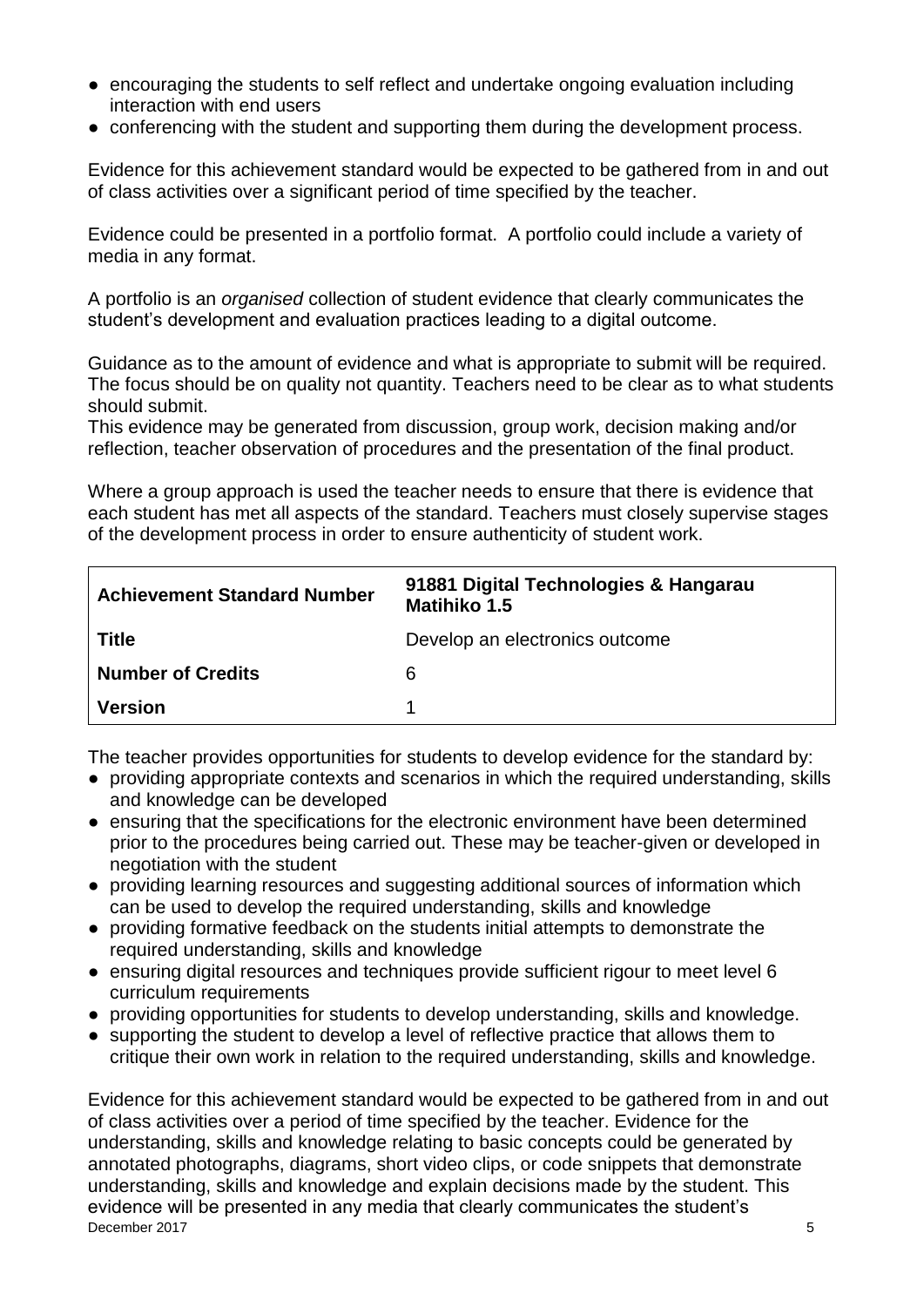understanding, skills and knowledge relating to basic concepts used in the design and construction of electronic environments.

The intention of the standard is that learners construct an electronic outcome from basic components. Pre-configured robots that do not have a range of components from which learners can test and choose a range of outcomes are not suitable.

The specifications need to be agreed to prior to the implementation of interfacing procedures. They may be teacher-given or developed in negotiation with the student.

Teachers must closely supervise the generation of the evidence in order to ensure authenticity of student work.

| <b>Achievement Standard Number</b> | 91882 Digital Technologies & Hangarau<br>Matihiko 1.6 |
|------------------------------------|-------------------------------------------------------|
| <b>Title</b>                       | Develop a computer system                             |
| Number of Credits                  | 4                                                     |
| <b>Version</b>                     |                                                       |

The teacher provides opportunities for students to develop evidence for the standard by:

- providing students with the opportunity to explore computer systems in order to identify computer hardware, associated peripherals and system software
- providing opportunity for students to explore the purpose of components and their characteristics, especially in relation to end-user requirements of the computer system.
- assisting in the refinement of reflective and inquiry questions related to the understanding of procedures and protocols associated with basic computer systems.
- providing resources to enable students to work within manufacturer guidance and other relevant codes of practice and regulations
- conferencing with the student and supporting them during their installation, configuration, troubleshooting and testing procedures.

Evidence for this achievement standard would be expected to be gathered from in and out of class activities to be completed by students over a period of time specified by the teacher. This evidence may be generated from discussion, group work, research, decision making and/or reflection and will be presented in any media that clearly communicates the student's understanding of common components of basic computer systems. Where a group approach is used the teacher needs to ensure that there is evidence that each student has met all aspects of the standard.

Quality not quantity of evidence is important and teachers need to ensure enough guidance is given to ensure there are clear expectations as to the amount of evidence required.

Teachers must closely supervise the generation of the evidence in order to ensure authenticity of student work.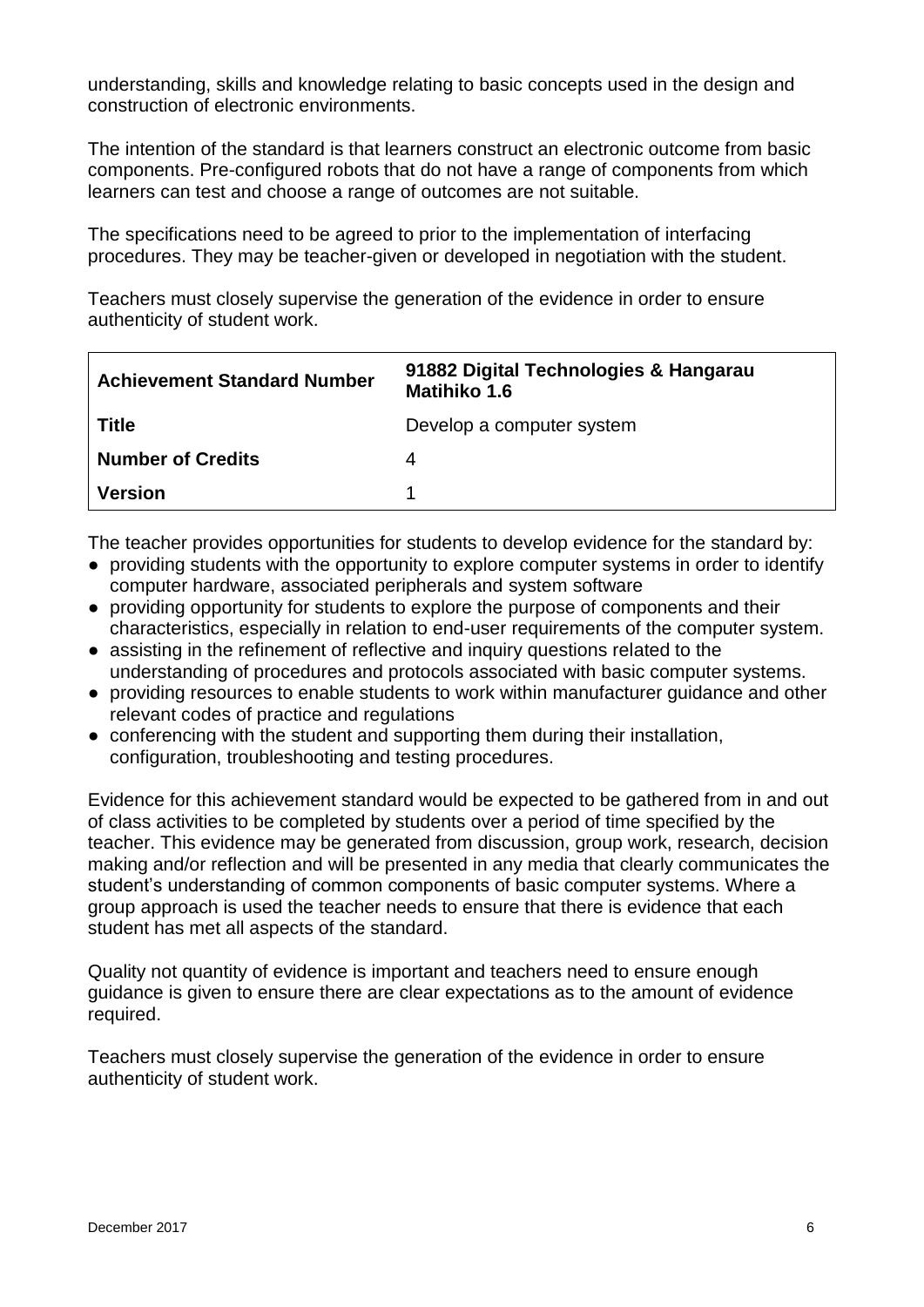| <b>Achievement Standard Number</b> | 91883 Digital Technologies & Hangarau<br><b>Matihiko 1.7</b> |
|------------------------------------|--------------------------------------------------------------|
| <b>Title</b>                       | Develop a computer program                                   |
| <b>Number of Credits</b>           | 4                                                            |
| <b>Version</b>                     |                                                              |

The teacher provides opportunities for students to develop evidence for the standard by:

- providing resources to enable students to independently construct flexible and robust basic programs that include using actions, conditions and control structures
- supporting students to set out program codes clearly and to document programs with comments, including how to specify variables and their data types
- providing opportunity for students to specify procedural structures that combine actions, conditions and control structures that constitute well-structured logical solution to tasks, which have no unnecessary duplication or repetition
- providing opportunities for students to develop functions, methods or procedures
- providing opportunities for students to store data in a collection (e.g. list, array or dictionary
- supporting students to comprehensively test their programs in an organised way, for expected and relevant boundary cases.
- conferencing with the student and supporting them during the development process.

Evidence for this achievement standard would be expected to be gathered from in and out of class activities to be completed by students over a period of time specified by the teacher. The evidence for this standard might be one aspect of a larger integrated or a standalone project. The form of this evidence will vary with the type of project.

Quality not quantity of evidence is important and teachers need to ensure enough guidance is given to ensure there are clear expectations as to the amount of evidence required.

This evidence may be generated from discussion, group work decision making and/or reflection, teacher observation of procedures and the presentation of the basic computer program. The evidence generated will collectively demonstrate the student's ability to develop a computer program. Where a group approach is used the teacher needs to ensure that there is evidence that each student has met all aspects of the standard.

Teachers must closely supervise stages of the construction process in order to ensure authenticity of student work.

| <b>Achievement Standard Number</b> | 91884 Digital Technologies & Hangarau<br><b>Matihiko 1.8</b>  |
|------------------------------------|---------------------------------------------------------------|
| <b>Title</b>                       | Use basic iterative processes to develop a digital<br>outcome |
| <b>Number of Credits</b>           | 6                                                             |
| <b>Version</b>                     |                                                               |

The teacher provides opportunities for students to develop evidence for the standard by: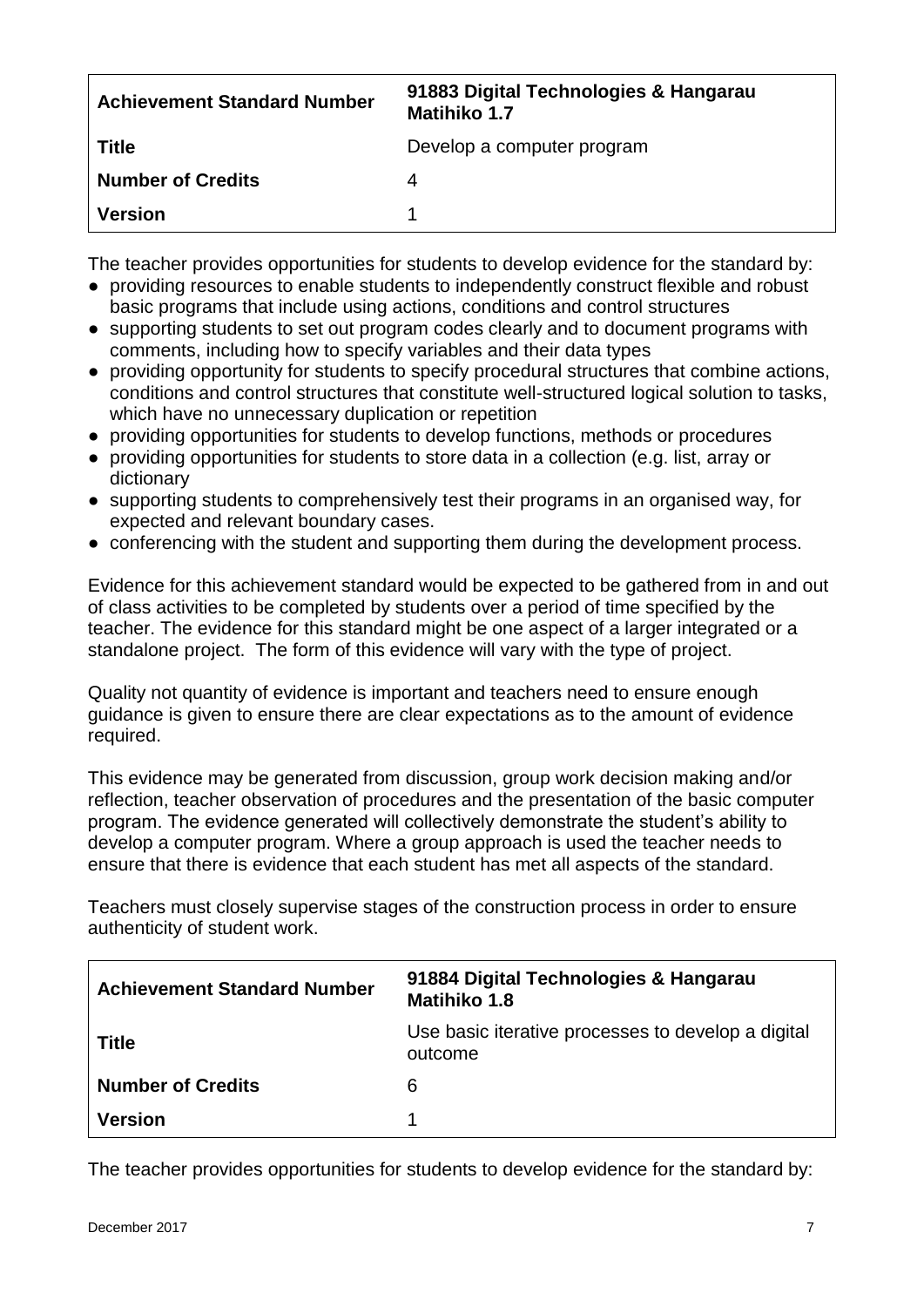- providing task(s) which allow students to plan a digital outcome and identify and address a problem, need, opportunity or interest
- providing opportunities for students to understand how to decompose tasks appropriately
- providing opportunities for students to understand different planning approaches, techniques and software
- providing learning opportunities for students to understand what is meant by good iterative processes and how to effectively use information to improve outcomes
- supporting students with testing and trialling
- allowing for learning experiences that support understanding with implications

Evidence for this achievement standard would be expected to be gathered from in and out of class activities to be completed by students over a period of time specified by the teacher.

The evidence for this standard might be one aspect of an integrated assessment activity. The form of this evidence will vary with the type of project.

Quality not quantity of evidence is important and teachers need to ensure enough guidance is given to ensure there are clear expectations as to the amount of evidence required.

This evidence may be generated from discussion, group work decision making and/or reflection, teacher observation of procedures and the presentation of the digital outcome. The evidence generated will collectively demonstrate the student's ability to use basic iterative processes to trial and test components to develop a digital outcome. Where a group approach is used the teacher needs to ensure that there is evidence that each student has met all aspects of the standard.

Teachers must closely supervise stages of the development process in order to ensure authenticity of student work.

| <b>Achievement Standard Number</b> | 91885 Digital Technologies & Hangarau<br>Matihiko 1.9            |
|------------------------------------|------------------------------------------------------------------|
| <b>Title</b>                       | Demonstrate understanding of searching and<br>sorting algorithms |
| <b>Number of Credits</b>           | 3                                                                |
| <b>Version</b>                     |                                                                  |

The teacher provides opportunities for students to develop evidence for the standard by:

- providing task(s) which allow students to describe and carry out searching and sorting algorithms
- support understanding in explaining the relationship between searching and sorting algorithms
- allowing learning opportunities that support students understanding discussing realworld usage and implications of searching and sorting algorithms providing tasks that students can investigate the cost of searching or sorting algorithms with different data sets.
- teachers need to provide different data sets that allow for different sizes, sorted, unsorted and inverse order.